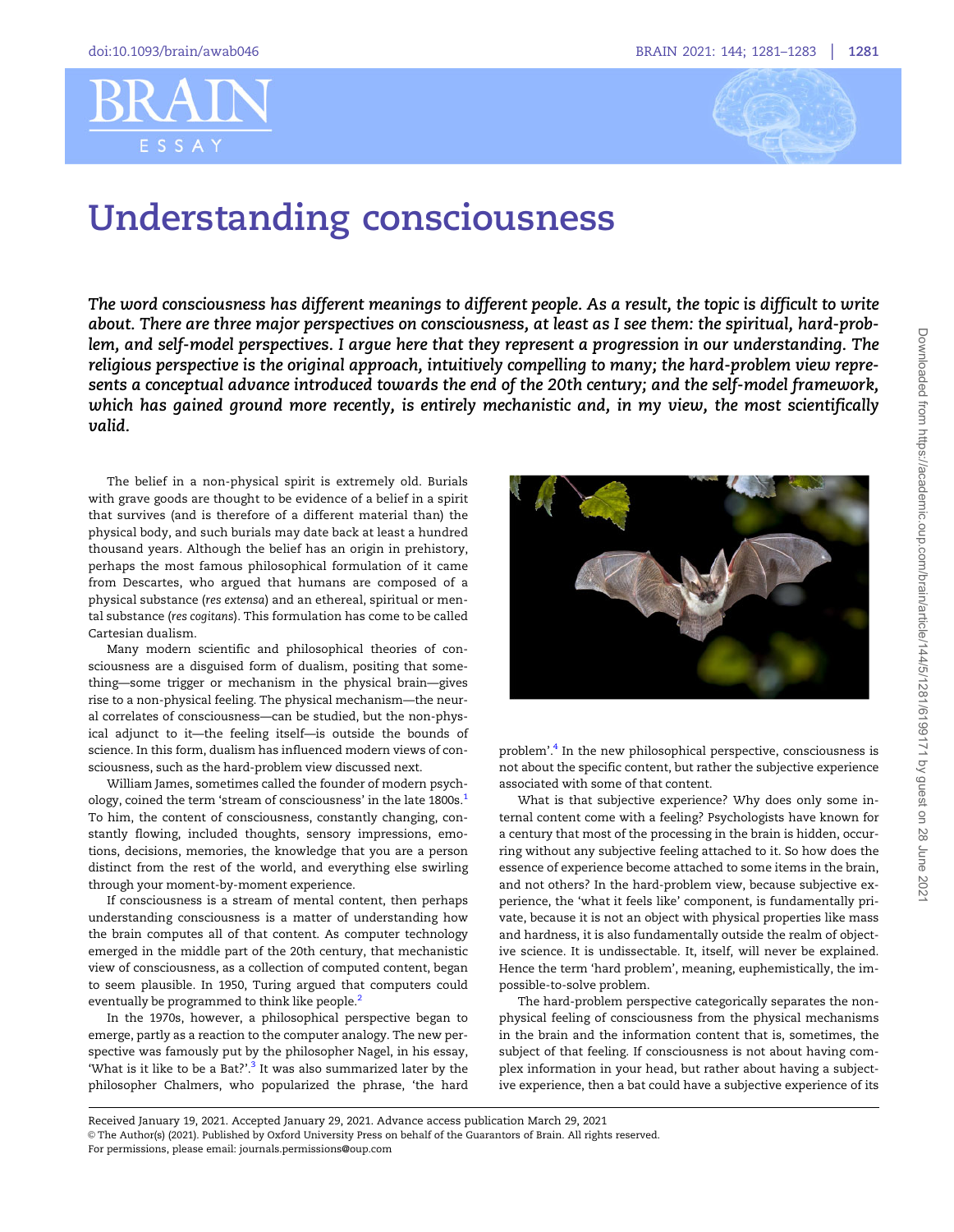<span id="page-1-0"></span>

Image by Andre Mouton, from Pixabay.

world (as Nagel suggested). Or a mouse. Or a bee. Or maybe even a microbe.

A major way in which the hard-problem perspective has impacted neuroscience is through the study of the neural correlates of consciousness. In that approach, scientists study the events in the brain that correlate with the human report of consciousness. If we do so, we have done all we can, scientifically, while the emergent conscious experience itself is not scientifically touchable.

At least one theory of consciousness, the global workspace theory, is consistent with this neural-correlates approach. In the theory, when information in the brain is boosted in signal strength by the mechanisms of attention, it reaches a central network, the global workspace.<sup>5</sup> Once it has entered the global workspace, a subjective feeling emerges from that information. The person becomes conscious of it. One can study information, attention, and the global workspace, but as to the subjective experience that emerges from it ... it simply appears.

A second theory of consciousness, the higher-order thought theory, posits that when low-level sensory information is incorporated into higher-order thoughts, then a subjective feeling of con-sciousness arises.<sup>[6](#page-2-0)</sup> We can scientifically understand how information moves from low-level to higher-order, but in the end, a fundamentally irreducible phenomenon occurs—the subjective feeling.

A third currently popular theory, the integrated information theory, posits that when a system contains information, and when that information is 'integrated' together according to a mathemat-ical metric, then the feeling of consciousness arises.<sup>[7](#page-2-0)</sup> We can scientifically describe the conditions under which the conscious feeling occurs—but the feeling itself remains irreducible.

All of these theories, and many others, stem from an often-unspoken philosophical perspective, a dualist perspective. In that perspective, the brain is a physical engine that can be understood scientifically; the engine generates a fundamentally non-physical product, a subjective feeling or experience; and that product is beyond further understanding or mechanistic deconstruction.

The final perspective that I'll describe, the self-model perspective, is, in my view, the next natural step. In the hard-problem perspective, merely processing information—such as processing the colour of an apple—does not explain conscious experience. Something extra must be present, a non-physical essence, a feeling that science cannot further deconstruct. In the self-model view, once again, merely processing information about the colour of an apple is not enough for conscious experience of the apple. Something else must be present. However, the extra ingredient is mechanistically understandable and plays a useful role in cognition.

To understand how the self-model approach works, first consider a small, but crucial, piece of logic. Everything that you think is true about yourself—everything, no matter how certain you are of it—stems from information in the brain, or you wouldn't be able to think the thought or articulate the claim. The brain is a model builder. It builds models, or bundles of information, descriptive of things in the world. The visual system builds visual models, rich sets of information that represent objects. The body schema is a set of information that represents the physical structure and state of the body. Our general beliefs about the world are models at a more cognitive level.

Where does that leave us with respect to consciousness?

Most people are absolutely certain they have an ineffable, subjective feeling that accompanies their thinking and their perception. The standard argument could be put this way: 'I know I have it, because I'm experiencing it right now. I can feel it'. But this argument is a classical tautology, equivalent to saying, 'I know I have it because I have it; I know it's true because it's true. I know I have a feeling, because I feel the feeling'.

What has happened here? Normally, if a person is absolutely certain of something—whether plausible or incoherent—we understand how to interpret the situation. The person's brain has constructed a set of information, on the basis of which the belief and the certainty occurs. In the case of the subjective feeling, the brain is stuck in a logic loop. Cognition has gained access to an information set; the information set is part of a self-model; it is information that describes some aspect of the self. On the basis of that information, cognition arrives at the belief and the certainty that a non-physical feeling is present. But that self-model is unlikely to be a literally accurate representation. We think we have something non-physical and intangible inside us, because, whatever it is that we actually have, whatever physical process is the subject of that self-model, the model depicts it in an incomplete manner.

This perspective is sometimes called illusionism, because conscious experience is said to be an illusion. $8$  I have argued that the term illusionism is not right. It gives the impression that nobody is home and nothing exists in our heads. But that isn't correct. Our belief that we have a conscious feeling inside us—along with every other belief and conviction and perception and thought that we have—derives from information in the brain. The scientific question of consciousness becomes: what is that crucial information set, the self-model on which our belief in a hard problem of consciousness depends?

The attention schema theory (AST) is, to my knowledge, the most fully elaborated version of a self-model theory of conscious-ness.<sup>[9](#page-2-0)</sup> AST focuses on the close relationship between subjective awareness and objective attention. Attention is a mechanism by which some items are given a signal boost in the brain, and are thereby processed in greater depth and gain a greater influence over output systems. Attention moves and changes, capturing different items over time. It can be focused on internal thoughts and memories, just as well as on external stimuli. It is the tool through which the brain concentrates resources on whatever seems most relevant at the moment.

Though attention may seem like merely one of many processes in the brain, it is of special importance. It is, arguably, the key to any kind of complex intelligence, because it allows the limited resources of the brain to process selected items in great depth and arrive at a complex response. It is an entirely mechanistic, physical process, so much so that many artificial intelligence systems have had versions of attention built into them.

Subjective awareness is similar in many ways. When we are aware of something, we feel that we're processing it, we grasp it with the mind, we're able to respond to it—in these respects,